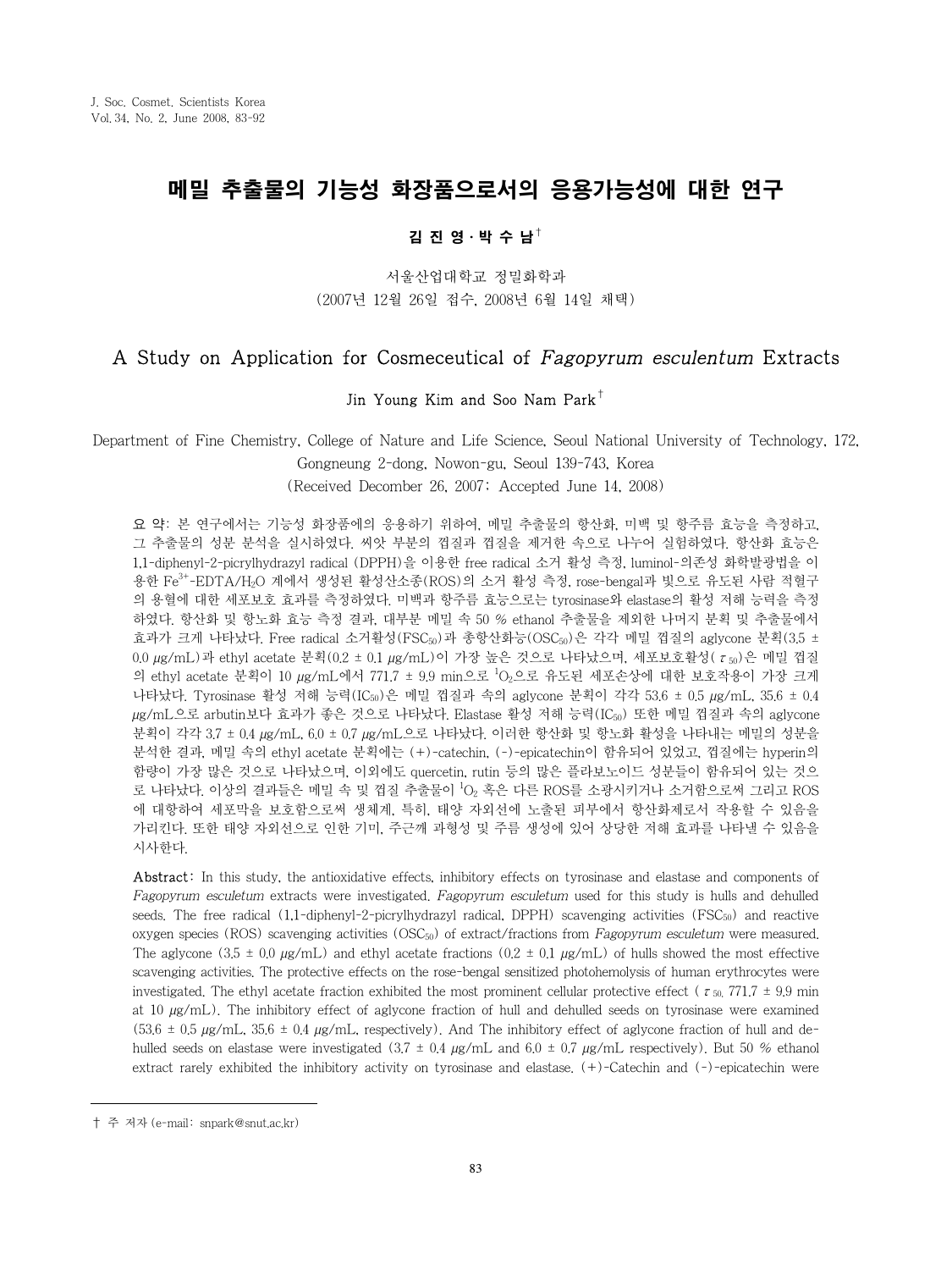contained in ethyl acetate fraction of dehulled seeds. And ethyl acetate fraction of hull contains flavonoids of hyperin, quercetin, rutin and so on. These results indicate that extract/fractions of Fagopyrum esculentum can function as antioxidants in biological systems, particularly skin exposed to UV radiation by scavenging  ${}^{1}O_{2}$  and other ROS, and protect cellular membranes against ROS. Fagopyrum esculentum extract could be used as a new cosmeceutical for whitening and anti-wrinkle products.

Keywords: Fagopyrum esculentum, flavonoids, antioxidant, photohemolysis, cosmetics

# 1. 서 론

 피부는 항상 산소와 접촉하고 있고 태양 자외선에 노 출됨으로써 활성산소종(reactive oxygen species, ROS) 으로 유도된 광산화적 손상을 계속 받게 된다. 활성산소 종이란 반응성이 매우 큰  $^1\mathrm{O}_2$  및 •OH를 비롯하여 O $_2$  ˙ , H2O2, ROO⋅, RO⋅, ROOH 및 HOCl 등을 포함한다. 이 들은 고 에너지 복사선, 광증감반응 및 몇 가지 효소반응 을 포함하는 다양한 과정을 거쳐서 세포 및 조직 중에서 생성될 수 있다. 이들 활성산소종 중에서  $^1\mathrm{O}_2$  및 •OH은 피부 광손상에 있어서 중요한 역할을 하는 것으로 알려 져 있다. 이들은 피부 항산화제 파괴, 지질 과산화반응의 개시, 단백질의 산화, DNA 산화, 결합조직 성분인 콜라 젠, 히아루론산 등의 사슬절단 및 비정상적인 교차결합 에 의한 주름생성, 멜라닌 생성 과정 등에 참여하는 등 피부노화를 가속시킨다[1-7].

 사람 피부세포에 있어서 지질, 단백질 및 DNA 등 생 체 구성 성분의 산화 손상뿐만 아니라 UVA (320 ~ 380 nm) 의존성 세포사멸이나 유전자 활성화에도 활성산소 종이 포함되는 것으로 기술되고 있다. 콜라젠은 피부 진 피층의 매트릭스를 이루는 성분 중 가장 많은 성분이기 때문에 콜라젠의 생합성과 분해의 조절은 피부노화 과정 중에서 핵심이 되고 있다. 사람 피부 섬유아세포에서  $^1\mathrm{O}_2$ 을 비롯한 ROS가 matrix metalloproteinases (MMPs)의 발현을 유발시키며, UVA로 유도된 MMP-1 (collagenase) 의 합성을 <sup>1</sup> O2이 매개할 수 있다는 보고도 있다[8-12]. 이는 광노화를 방어하고 자외선으로부터 보호제를 개발 하는데 있어서 <sup>1</sup>O<sub>2</sub>을 비롯한 ROS의 중요한 역할을 시사 하는 것이다.  $^1$ O<sub>2</sub>을 비롯한 ROS가 광노화와 연관되기 때 문에 항산화제에 의한 자외선 노출 후 ROS의 감소 [13-16]는 광노화를 예방하고 최소화시키기 위한 촉망 되는 전략임은 분명하다.

 메밀(Fagopyrum esculentum)은 마디풀과의 한해살 이풀의 일종으로 유럽, 아메리카, 아프리카 남부, 오스트 레일리아 등 전 세계적으로 널리 분포하고 있다[17]. 우

리나라에서는 전국 각지에서 재배하며, 음식에 대한 원 재료로 많이 쓰이고 있다[18].

 메밀에 함유된 성분에는 rutin, quercetin, isoorientin, orientin, vitexin 및 isovitexin 등이 알려져 있고[19], 그 중에서도 rutin 함량이 많은 것으로 보고되고 있다. Rutin은 고혈압, 동맥경화 등에 효과가 있어 예부터 혈관 질환에 사용되어 왔고[20,21], 항알러지와 항부종 효과 가 있는 것으로 보고되고 있다[24,25]. 또한 메밀은 1,1, diphenyl-2-picrylhydrazyl radical (DPPH), superoxide anion radical (O2 ¯) 및 hypochlorous acid (HOCl)의 소거활성 과 지질과산화 반응 억제 작용 등 항산화 효과가 있다 [22,23].

 상기에서와 같이 메밀 추출물을 이용한 일부의 항산화 작용에 관해서는 연구가 이루어졌으나, 피부 노화 과정 에 깊이 관여하는 활성산소인 <sup>1</sup> O2으로 유도된 세포손상 에 대한 항산화적 보호 작용이나 생체에서와 같이 각종 활성산소종 (H<sub>2</sub>O<sub>2</sub>, O<sub>2</sub> , OH 등)이 생성되는 계 (Fe<sup>3+</sup>-EDTA/H<sub>2</sub>O<sub>2</sub> 계)에서의 각종 ROS에 대한 총항산 화능에 관한 연구는 아직 되어 있지 않다. 따라서 본 연 구에서는 화장품 원료로서 사용 가능한 메밀 추출물(혹 은 분획), 다시 말해 메밀 씨앗을 껍질과 껍질을 벗긴 속 으로 분리하여 이를 대상으로 추출물 및 분획을 제조하 고 이들 추출물(혹은 분획)의 'O<sub>2</sub>으로 유도된 세포손상 에 대한 보호활성,  $Fe^{3+}$ -EDTA/H<sub>2</sub>O<sub>2</sub> 계에서의 총 항산 화능, 이들 추출물(혹은 분획)의 성분 분석, 그리고 피부 주름 생성에서 중요한 역할을 하는 elastase 활성 저해 효과 및 멜라닌 생성에 핵심효소인 tyrosinase 활성 저해 효과를 알아보고자 하였다. 또한 몇 가지 다른 항산화제 들을 대조군으로 하여 메밀의 항산화능을 비교 평가하고 활성산소에 의한 피부 노화를 방지하는데 효과가 있는 기 능성 화장품 소재로서 가능성이 있는지를 검토하였다.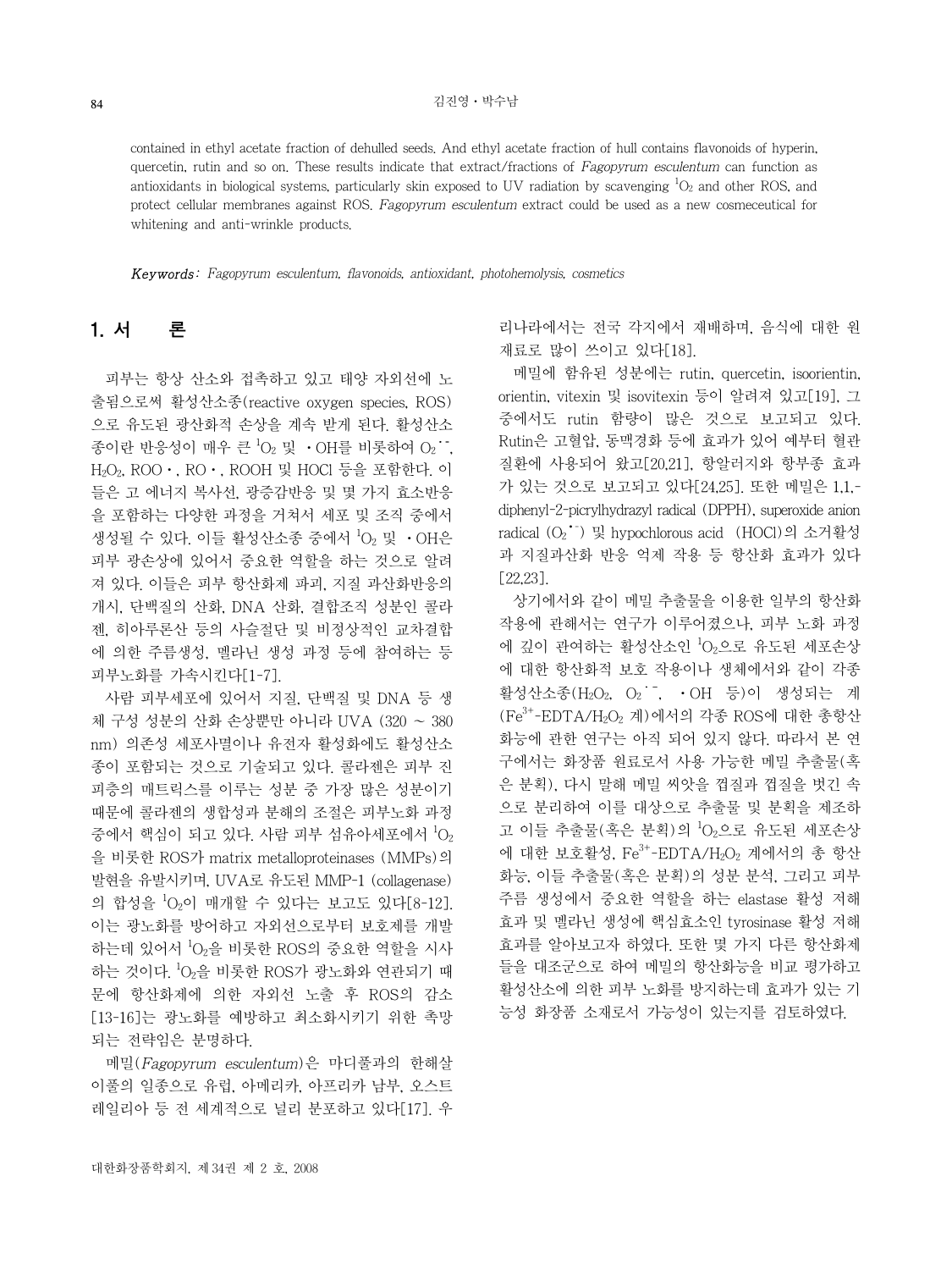## 2. 재료 및 실험

#### 2.1. 기기 및 시약

 UV-visible spectrophotometer는 Varian (Australia) 사의 Cary 100, 적혈구 광용혈에 사용한 Spectronic 20D 는 Milton Roy Co. (USA)사, 화학발광기는 Berthold (Germany)사, pH meter는 Istek (Korea)사 제품을 사 용하였다.

(+)- $\alpha$ -Tocopherol (1,000 IU vitamin E/g), L-ascorbic acid, EDTA, luminol, 증감제로 사용된 rose-bengal, free radical 소거활성에 사용한 1,1-diphenyl-2-picrylhydrazyl (DPPH) radical은 Sigma (USA)에서 구입 하여 사용하였으며, 각종 용매는 시판 특급 시약을 사용 하였다.

 성분 분석에 사용한 thin layer chromatography (TLC)는 aluminum sheet silica gel 60 F<sub>254</sub> (0.2 mm)로 Merck (USA)사에서 구입하였으며, high performance liquid chromatography (HPLC)의 column은 Luna C18, 5 µm (250 × 4.6 mm) (Phenomeonex, USA)를 사용하였다.

#### 2.2. 메밀 추출물의 제조

 실험에 사용된 메밀은 2007년 12월 경에 서울시 제기 동에 위치한 경동시장에서 메밀 씨앗에서 껍질을 제거한 속과 메밀 껍질을 따로 구입하여 사용하였다. 메밀 껍질 과 속은 Figure 1과 같은 방법으로 추출하였다. 메밀 속 과 껍질은 50 % ethanol과 1 : 15의 비율로 일주일 동안 침적시킨 후 여과하였다. 이 여액의 일부는 감압⋅농축 하여 50 % ethanol extract로 사용하였고, 일부는 hexane으로 비극성 성분을 제거하였고, 이후 ethyl acetate 로 추출하여 얻은 추출액을 감압⋅농축하여 파우더를 얻 어 실험에 사용하였다. 또한 ethyl acetate 분획의 일부는 산가수분해 시켜 당을 제거시킨 aglycone 분획을 만들었 다. Ethyl acetate 분획에 함유되어 있는 배당체는 aglycone에 당이 결합되어 있어 수용성이 커 세포막에의 투 과가 용이하지 못하기 때문에 피부 또는 세포막으로의 투과를 향상시킬 목적으로 당 부분을 산가수분해 시켜 제거한 aglycone 분획을 제조하고 이를 제품에 응용 가 능한지를 검토하고자 하였다.

실험 방법은 ethyl acetate 분획 일정량에 H<sub>2</sub>SO<sub>4</sub> 및 acetone 용액을 넣고, 4 h 동안 중탕 가열하면서 환류ㆍ 냉각시켰다. 환류시킨 용액을 5 % KOH 용액으로 중화 시킨 후, ethyl acetate 분획을 얻어 이를 감압ㆍ농축하여 실험에 사용하였다.

Extract Hexane fraction Aqueous fraction Ethylacetate fraction Aqueous fraction deglycosylation Aglycone fraction

Figure 1. Scheme for preparation of compounds from Fagopyrum esculentum (seeds and hulls).

#### 2.3. 메밀 추출물의 항산화 효과 측정

Fagopyrum esculentum (seeds and hulls)

#### 2.3.1. DPPH법을 이용한 Free Radical 소거활성

 DPPH법은 methanol에 용해시킨 0.2 mM DPPH 용액 1 mL에 ethanol과 추출물을 각각 1 mL씩 첨가한 다음 실온에서 10 min 동안 방치 후 spectrophotometer로 517 nm에서 흡광도를 측정하였다, 소거활성은 DPPH의 농 도가 50 % 감소되는데 필요한 시료의 농도(free radical scavenging activity, FSC<sub>50</sub>, μg/mL)로서 표기하였다.

# 2.3.2. Luminol 발광법을 이용한  $Fe^{3+}-EDTA/H_2O_2$  계에 있어서 활성산소 소거 활성(총항산화능)

 총항산화능은 luminol이 ROS에 의해 산화되어 나타나 는 빛을 화학발광기로 검출하여 측정하였다. 먼저 화학 발광 측정용 튜브에 증류수 1.78 mL를 넣고 추출물을 농 도별로 넣는다. 여기에 2.5 mM EDTA 40 µL 및 5 mM FeCl3⋅6H2O 10 µL를 가한 후 35 mM luminol 80 µL를 넣고 섞어 주었다. 이어서 화학발광기의 cell holder에 튜 브를 넣고 5 min 동안 항온 시킨 후 150 mM H<sub>2</sub>O<sub>2</sub> 40 µL를 넣고 화학발광을 25 min 동안 측정하였다. 화학발 광기의 6개의 채널은 실험 전에 보정하여 채널간의 차이 가 거의 없도록 하였다. 활성산소 소거활성의 크기는 화 학발광의 세기가 50 % 감소되는데 필요한 시료의 농도 (reactive oxygen species scavenging activity, OSC50, µg/mL)로서 표기하였다.

#### 2.4. Photohemolysis법을 이용한 세포보호효과 측정

 사람 적혈구를 대상으로 활성산소에 의한 세포막파괴 실험은 활성산소에 의한 세포손상 모델로 적합한 점이 많다. 이 실험법을 이용하여 천연물을 대상으로 활성산 소에 의한 세포손상(파괴)에 대한 보호효과를 측정 할

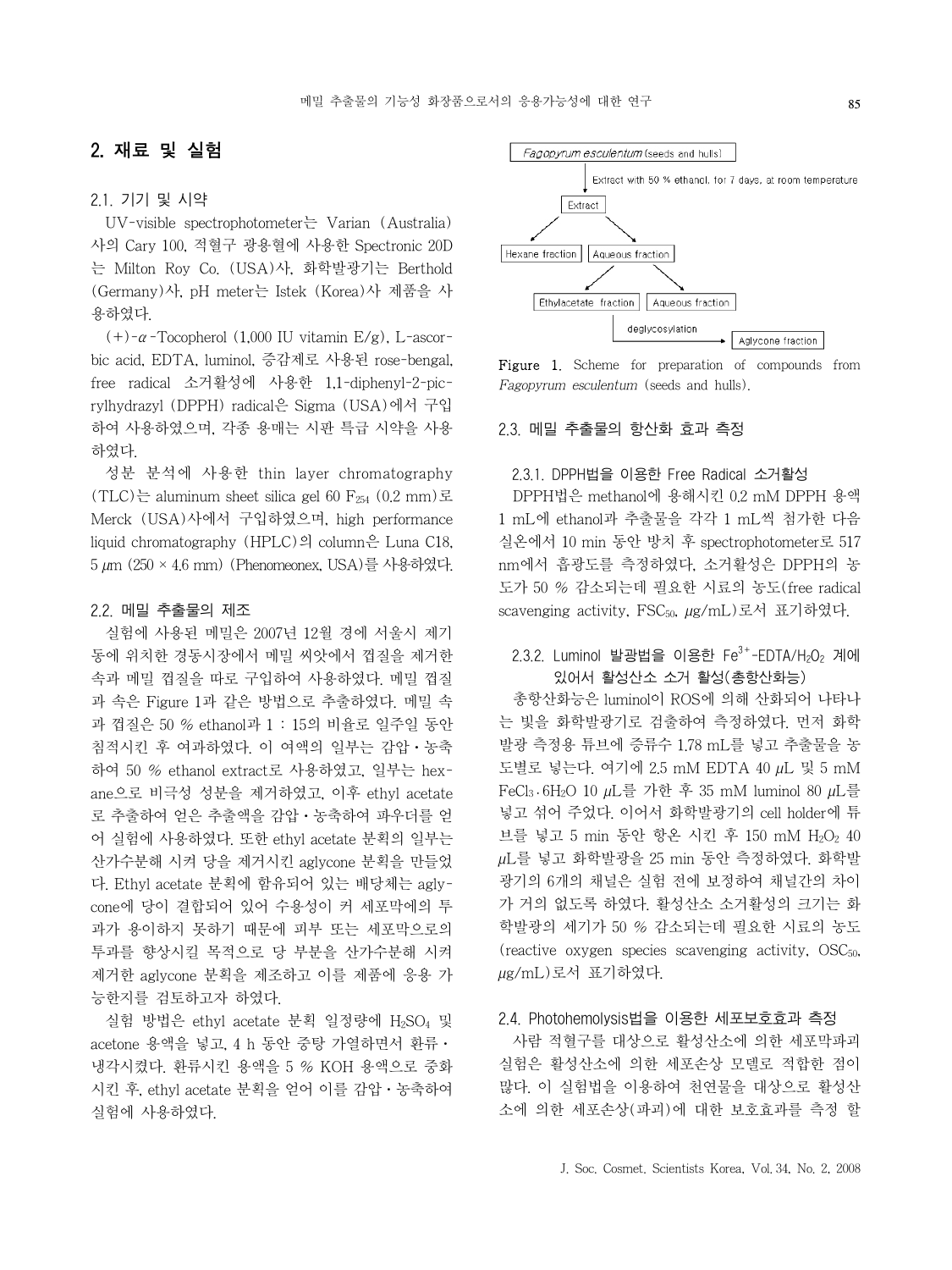수 있다.

2.4.1. 적혈구 현탁액 제조

 적혈구는 건강한 성인 남녀로부터 얻었다. 채혈 즉시 heparin이 첨가된 시험관에 넣은 후, 3,000 rpm으로 5 min 동안 원심분리하여 적혈구와 혈장을 분리하고, 분리 한 적혈구는 0.9 % saline phosphate buffer로 세척하여 원심분리하고 흰색의 백혈구 층은 제거하였다. 모든 실 험은 채혈 후 12 h 이내에 행하였다.

#### 2.4.2. Photohemolysis법을 이용한 세포보호 효과

 적혈구 현탁액 3.5 mL에 추출물을 농도별로 50 µL씩 첨가하였다. 암소에서 30 min 동안 pre-incubation 시킨 후, 광증감제 rose-bengal (10.0 µM) 0.5 mL를 가하고 15 min 동안 광조사 하였다. 광용혈에 필요한 광조사는 내부를 검게 칠한 50 cm × 20 cm × 25 cm 크기의 상자 안에 20 W 형광등을 장치하고, 형광등으로부터 5 cm 거 리에 적혈구 현탁액이 담긴 파이렉스 시험관을 형광등과 평행이 되도록 배열한 후 15 min 동안 광조사 하였다. 광 조사가 끝난 후 암반응(post-incubation) 시간에 따른 적 혈구의 파괴정도를 15 min 간격으로 700 nm에서 투광도 (transmittance, %)로부터 구하였다. 이 파장에서 적혈 구 현탁액의 투광도의 증가는 적혈구의 용혈정도에 비례 하기 때문에 메밀 추출물의 광용혈에 미치는 효과를 투 광도로부터 구할 수 있다. 결과는 적혈구의 50 %가 용혈 되는 시간인  $\tau$ <sub>50</sub>로 나타내었다.

대조군(control)은  $\tau_{50}$ 이 31 min으로 오차범위 ± 1 min 이내로 모든 경우의 실험에서 재현성이 양호하게 나 타났다.

### 2.5. Tyrosinase 저해활성 측정

 멜라닌은 L-tyrosine을 기질로 하여 tyrosinase가 핵심 효소로 작용하여 생성되기 때문에 tyrosinase의 활성을 저해하는 능력을 측정하였다. 실험방법은 potassium phosphate buffer (pH 6.8) 0.1 M에 L-tyrosine (0.3 mg/mL)을 용해시킨 용액 1.9 mL에 추출물 0.1 mL과 tyrosinase (1,250 units/mL) 0.1 mL를 가한 후 37 ℃에 서 10 min 동안 항온 배양시킨다. 10 min 후 반응혼합물 을 얼음 수조에 넣어 반응을 종결시키고, 475 nm에서 흡 광도를 측정한다. Tyrosinase 저해 활성은 tyrosinase의 활성을 50 % 감소시키는데 필요한 시료의 농도(inhibition concentration, IC<sub>50</sub>, ug/mL)로 표기하였다.

#### 2.6. Elastase 저해활성 측정

 피부노화, 특히 주름생성에 있어 주된 역할을 하는 matrix metalloproteinases (MMPs)인 elastase의 활성 저해 능력을 다음과 같이 측정하였다. 0.13 M (pH 8.0) Tris-Cl buffer에  $N$ -succinyl- $(Ala)_{3}$ - $p$ -nitroanilide 1.0 mM을 용해시킨 용액 1.9 mL에 추출물 0.1 mL를 첨가 하여 25 ℃에서 10 min 동안 pre-incubation 시킨다. 10 min 후 elastase 용액을 100 µL 첨가하고, 다시 25 ℃에 서 10 min 동안 post-incubation 한 뒤 410 nm에서 흡광 도를 측정하였다. Elastase 저해 활성은 elastase의 활성 을 50 % 감소되는데 필요한 시료의 농도(inhibition concentration, IC<sub>50</sub>, µg/mL)로서 표기하였다.

### 2.7. 메밀 추출물의 성분 분석

#### 2.7.1. Thin Layer Chromatography (TLC)

 메밀 속 및 껍질의 ethyl acetate 분획과 aglycone 분획 을 TLC로 분석하였다. 메밀 속의 ethyl acetate 분획의 TLC 분석에는 ethyl acetate : chloroform : formic acid : distilled water를 8 : 1 : 1 : 1 (v/v)의 비율로 만든 전 개용매를 사용하였다. 껍질의 ethyl acetate 분획은 ethyl acetate : acetic acid : formic acid : distilled water = 100 : 11 : 11 : 10 (v/v), aglycone 분획은 hexane : ethyl acetate : acetic acid =  $21 : 14 : 5 \frac{(v/v)}{2}$  사용 하였으며, 예측되는 각종 기준물질들과 함께 전개시켜 성분 분석하였다.

### 2.7.2. High Performance Liquid Chromatography (HPLC)

 메밀 속의 ethyl acetate 분획의 HPLC 분석에는 0.9  $%$  acetic acid 수용액과 acetonitrile을  $95:5 \sim 70:30$ 의 비율로 사용하였으며, 껍질의 ethyl acetate 분획 및 aglycone 분획의 분석에는 2 % acetic acid 수용액과 0.5 % acetic acid를 함유한 50 % acetonitrile 수용액을 각각 70 : 30 ~ 10 : 90, 50 : 50 ~ 0 : 100 비율로 분석하였 다. 또한, 메밀 추출물의 성분 분석을 위하여 TLC로 분 리된 각각의 띠를 긁은 후 50 % ethanol에 추출, 여과한 뒤 감압 농축하여 파우더를 얻어 100 % ethanol에 용해 시킨 후, syringe filter (Millopore 0.45 µm)를 이용하여 여과하고, 그 여액을 HPLC 분석에 사용하였다.

### 2.8. 통계처리

 모든 실험은 3회 반복하였고 통계분석은 5 % 유의수 준에서 Student's t-test를 행하였다.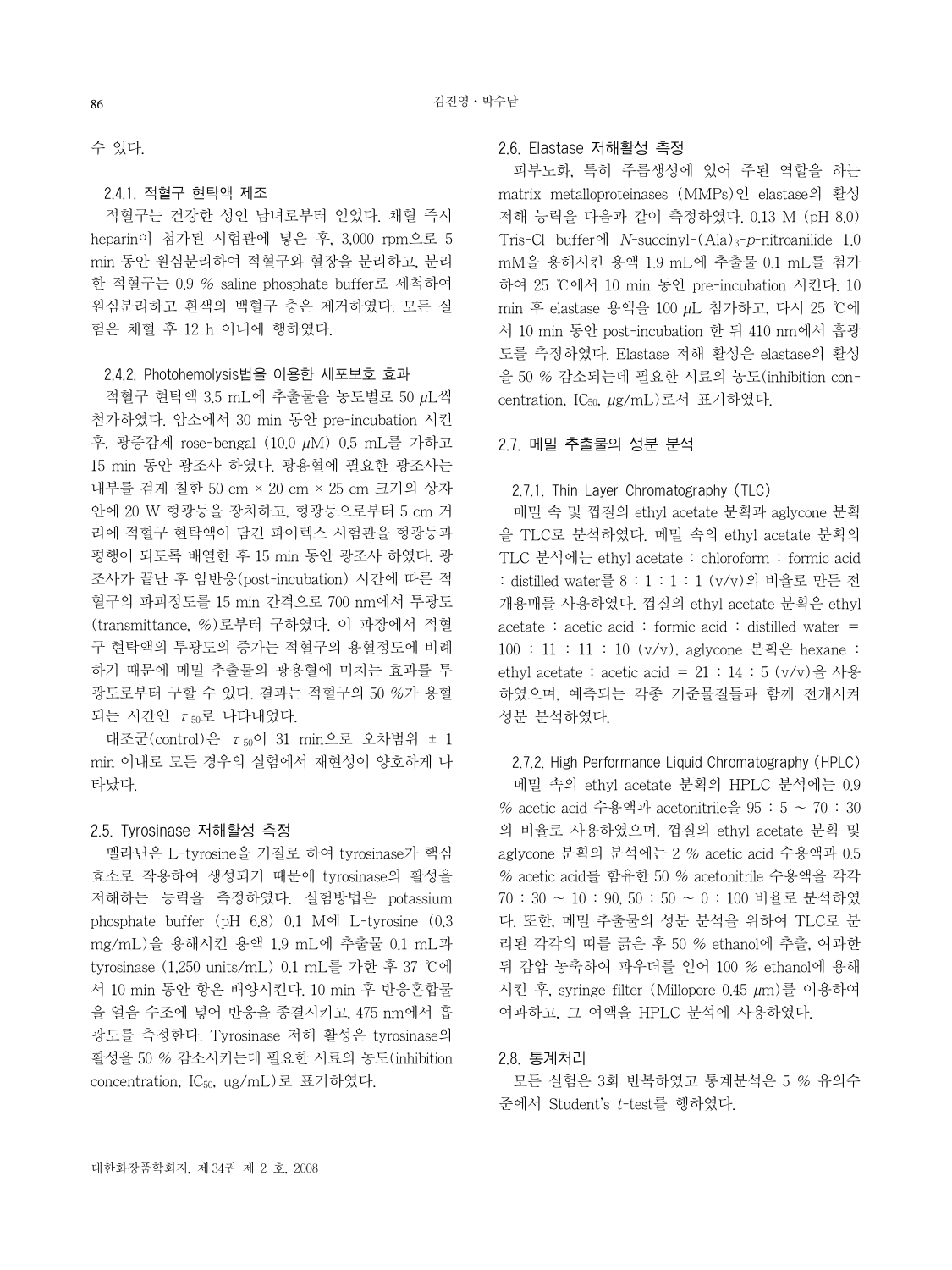### 3. 결과 및 고찰

#### 3.1. 메밀 추출물의 수득률

메밀 속의 50 % ethanol extract의 수득률은 4.08 %, ethyl acetate 분획은 0.14 %, aglycone 분획은 0.063 % 이었다. 메밀 껍질의 50 % ethanol extract의 수득률은 2.12 %, ethyl acetate 분획은 0.24 %, aglycone 분획은 0.036 %이었다.

### 3.2. 메밀 추출물의 항산화 활성

3.2.1. DPPH법을 이용한 Free Radical 소거활성

 메밀 껍질 및 속의 추출물 및 분획에 대한 free radical 소거활성 측정 결과는 Figure 2에 나타내었다. Free radical 소거활성(FSC<sub>50</sub>)은, 메밀 속의 50 % ethanol 추출물 은 92.2 µg/mL, ethyl acetate 분획은 8.3, aglycone 분획 은 5.7로, 메밀 껍질의 50 % ethanol 추출물은 15.3 µg/mL, ethyl acetate 분획은 6.1, aglycone 분획은 3.5로 나타났다. 메밀 속의 50 % ethanol 추출물을 제외한 나 머지 추출물 및 분획은 비교물질로 사용한 L-ascorbic acid 및 (+)-α-tocopherol과 비교해 볼 때, 유사한 소거 활성을 가진 것으로 나타내었다.

# $3.2.2$ . Luminol 발광법을 이용한 Fe $3+$ -EDTA/H<sub>2</sub>O<sub>2</sub> 계에 있어서 활성산소 소거 활성

 Fe3+-EDTA/H2O2 계에 있어서 luminol 발광법을 이 용한 메밀의 ethyl acetate 분획의 OCS50 값을 Figure 3 에 나타내었다. 활성산소 소거활성(OSC50)을 보면, 메밀 속의 50 % ethanol 추출물은 71.7 µg/mL, ethyl acetate 분획은 2.7, aglycone 분획은 4.7로, 메밀 껍질의 50 % ethanol 추출물은 0.7 µg/mL, ethyl acetate 분획은 0.2, aglycone 분획은 2.7로 나타났다. 메밀 속의 50 % ethanol 추출물을 제외한 나머지 추출물 및 분획은 비교물질로 사용한 L-ascorbic acid 및 (+)-α-tocopherol과 비교해 볼 때, 총항산화능이 매우 큼을 알 수 있었다(Figure 3).

# 3.3. <sup>1</sup>0<sub>2</sub>으로 유도된 사람 적혈구의 파괴에 대한 세포보 호 활성

 활성산소에 대한 추출물의 세포보호활성은 rose-bengal 존재 하에서 사람 적혈구 현탁액에 15 min 광조사 후 1 O2 등의 활성산소종으로 유도된 적혈구의 용혈정도를 암반응 시간에 따라 측정함으로 구하였다. 대조군의 경 우 적혈구 세포가 50 % 파괴되는데 걸리는 시간( $\tau_{50}$ )



Figure 2. Free radical scavenging activity of extracts and fractions of Fagopyrum esculentum and references.



Figure 3. Reactive oxygen species scavenging activity of Fagopyrum esculentum extracts and references in  $Fe<sup>3+</sup>-EDTA/H<sub>2</sub>O<sub>2</sub>$  system by luminol-dependent chemiluminescence assay.

은 약 31.0 ± 1.0 min으로 나타났다. 메밀 추출물의 용혈 억제 효과를 측정한 결과를 Table 1 및 Figure 4에 나타내 었다. 적혈구 세포가 50 % 파괴되는데 걸리는 시간( $\tau_{50}$ ) 은 세포보호 활성이 클수록 크게 나타난다. 메밀 껍질의 50 % ethanol 추출물과 ethyl acetate 분획은 농도 의존 적으로 세포보호활성이 다른 추출물 및 분획에 비해 상 당히 큰 것으로 나타났다. Table 1 중에 메밀 속의 ethyl acetate, aglycone 분획, 껍질의 aglycone 분획은 10 µg/mL보다 25 µg/mL에서 적혈구 용혈이 빠르게 일어 나는 결과를 보여주었다. 이는 추출물의 농도가 클 때는 확인되지 않은 성분에 의한 세포막에 대한 교란작용에 기인된 가능성도 배재할 수 없다. 그래서 메밀 추출물 및 분획을 10 μg/mL 농도에서 τ<sub>50</sub> 값을 비교하였다 (Figure 4). 이 그림에서와 같이 메밀 추출물 및 분획에 서 세포보호활성은 50 % ethanol 추출물(hulls) > ethyl acetate 분획(hulls) > aglycone 분획(hulls) > ethyl acetate 분획(seeds) ≒ aglycone 분획(seeds) > 50 % ethanol 추출물(seeds) 순으로 나타나, 메밀 껍질의 추출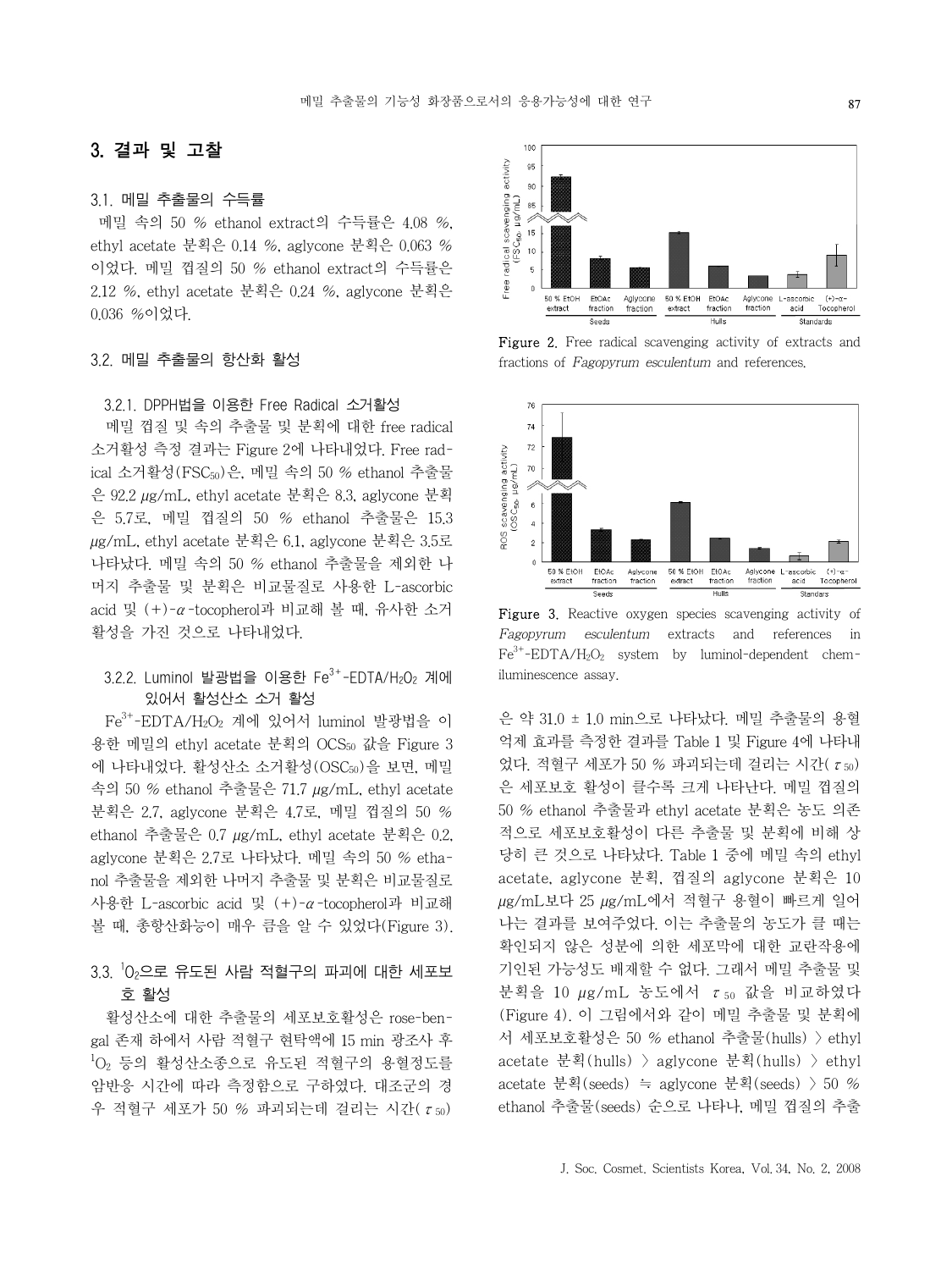

Figure 4. The effect of extracts and fractions from Fagopyrum esculentum (hulls and seeds) and standards at 10  $\mu$ g/mL on the rose-bengal sensitized photohemolysis of human erythrocytes.

물 및 분획이 메밀 속보다 세포보호활성이 큰 것을 알 수 있다.

### 3.4. Tyrosinase 저해 활성

 메밀의 껍질 및 속의 추출물 및 분획의 tyrosinase 저 해 활성 측정 결과를 Figure 5에 나타내었다. 메밀 껍질 및 속의 50 % ethanol 추출물은 tyrosinase 저해 활성이 거의 나타나지 않았다(data not shown). 메밀 속의 ethyl acetate 분획의 tyrosinase 저해활성(IC<sub>50</sub>)은 154.1



Figure 5. The effect of extracts and fractions from Fagopyrum esculentum (hulls and seeds) and standards on tyrosinase.

µg/mL, aglycone 분획은 53.6로, 메밀 껍질의 ethyl acetate 분획은 142.3 µg/mL, aglycone 분획은 35.6로 나타 났다. 메밀 껍질 및 속의 ethyl acetate 분획은 미백 고시 원료인 arbutin (120.0 µg/mL)과 유사한 저해 활성을, aglycone 분획은 arbutin보다 약 3배 더 큰 저해 활성을 나타내었다. 따라서 메밀의 껍질 및 속의 ethyl acetate와 aglycone 분획이 미백 소재로서 개발 가능성이 있음을 시사한다.

Table 1. The effect of Fagopyrum esculentum Extracts on the Rose-bengal Sensitized Photohemolysis of Human Erythrocytes

| $\tau_{50}$ (half time of hemolysis <sup>a)</sup> ) |                            |                   |                    |                     |                   |
|-----------------------------------------------------|----------------------------|-------------------|--------------------|---------------------|-------------------|
| Compounds                                           | Concentration $(\mu g/mL)$ |                   | 5                  | 10                  | 25                |
| Seeds                                               | 50 % Ethanol extract       | 45.4<br>± 3.1     | 46.6<br>± 3.8      | 96.4<br>± 2.2       | 134.0<br>± 9.2    |
|                                                     | Ethyl acetate fraction     | 38.2<br>$\pm$ 0.4 | 153.2<br>± 12.4    | 202.6<br>± 5.5      | 20.4<br>$\pm$ 1.0 |
|                                                     | Aglycone fraction          | 45.3<br>± 3.3     | 190.3<br>$\pm$ 6.3 | 212.3<br>$±$ 18.5   | 50.0<br>$\pm$ 0.4 |
| Hulls                                               | 50 % Ethanol extract       | 35.4<br>$\pm$ 1.0 | 108.2<br>$±$ 19.9  | 340.5<br>$\pm 29.0$ | 1440.7<br>± 3.6   |
|                                                     | Ethyl acetate fraction     | 58.3<br>$\pm$ 1.7 | 346.2<br>± 24.1    | 771.7<br>± 9.9      | 905.0<br>$±$ 15.1 |
|                                                     | Aglycone fraction          | 127.3<br>±7.6     | 522.4<br>± 14.5    | 538.5<br>± 1.5      | 138.0<br>± 3.7    |
| $(+)$ - $\alpha$ -Tocopherol                        |                            | -                 |                    | 38,0<br>$(\pm 1.8)$ |                   |
| Rutin                                               |                            | 35.2<br>$±$ 1.4   |                    | 40.5<br>± 10.44     |                   |
| Quercetin                                           |                            | 46.0<br>$\pm 2.0$ | 153.5<br>$\pm$ 0.5 | 387.0<br>± 25.2     | 776.8<br>$±$ 12.0 |

a)Control,  $\tau_{50} = 31.0 \pm 1.0$  min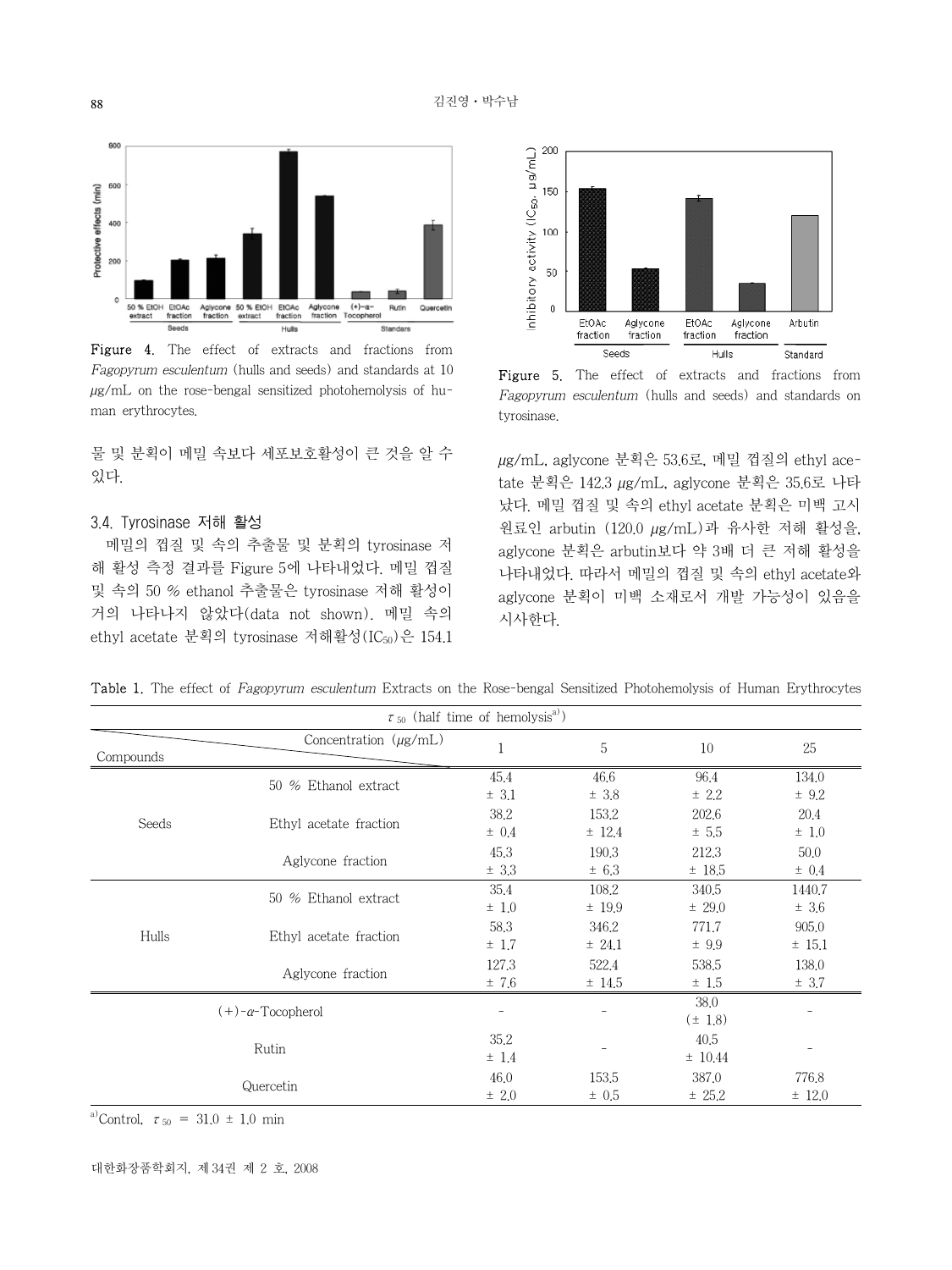

Figure 6. The effect of extracts and fractions from Fagopyrum esculentum (hulls and seeds) and standards on elastase.

### 3.5. Elastase 저해 활성

 메밀 추출물의 elastase 저해 활성 측정 결과는 Figure 6 에 나타내었다. 메밀 속의 50 % ethanol 추출물은 elastase 저해 활성이 245.3 ± 7.9 µg/mL, ethyl acetate 분획 은 10.4, aglycone 분획은 3.7로 나타났으며, 메밀 껍질의 50 % ethanol 추출물은 16.8 µg/mL, ethyl acetate 분획 은 15.6, aglycone 분획은 6.0로 나타났다. 메밀 속의 50 % ethanol 추출물을 제외한 추출물 및 분획들은 매우 높 은 elastase의 활성 저해 효과를 나타내었다. 특히 메밀 껍질과 속의 aglycone 분획은 효과적인 elastase 저해제 로서 작용할 수 있다는 것을 알 수 있다(Figure 6).

### 3.6. 메밀 추출물의 플라보노이드 성분 분석

#### 3.6.1. Thin Layer Chromatography (TLC)

 메밀 속의 ethyl acetate 분획의 TLC 결과, Rf value가 0.7 부근에서 (+)-catechin 및 (-)-epicatechin을 확인할 수 있었다(data not shown).

 메밀 껍질의 ethyl acetate 분획의 TLC 결과는 Figure 7과 같다. Ethyl acetate 분획은 총 7개의 띠(B-1 ~ 7) 로 분리되었다. 표준물질과 함께 전개시키고, UV 흡수 및 H2SO4 발색 등을 통해 분석한 결과, B-1은 quercetin, B-2는 quercitrin, B-3은 vitexin, B-4는 orientin, B-5는 hyperin, B-6은 isoorientin, B-7은 rutin으로 확인되었다 (Figure 7(a)). 그 중 B-1은 hexane : ethyl acetate : acetic acid = 21 : 14 : 5 (v/v)의 비율의 용매로 전개 시킨 결과 quercetin과 luteolin이 함께 존재함을 알았다  $(Figure 7(b))$ .

메밀 껍질의 aglycone 분획의 TLC 결과는 Figure 8와



Figure 7. TLC chromatogram of ethyl acetate fraction from Fagopyrum esculentum (hulls) and references. (a) ①: quercetin, ②: quercitrin, ③: vitexin, ④: ethyl acetate fraction, ⑤: orientin, ⑥: hyperin, ⑦: isoorientin, ⑧ : rutin, Eluent system; ethyl acetate : acetic acid : formic acid : water =  $100 : 11 : 11 : 10 \ (v/v)$ , (b)  $\mathbb{D}$ : quercetin,  $\mathbb{D}$ : ethyl acetate fraction, ③: luteolin. Eluent system; hexane : ethyl acetate : acetic acid =  $21 : 14 : 5 (v/v)$ .

같다. Aglycone 분획은 총 3개의 띠(B-1 ~ 3)로 분리되 었다. 표준물질과 함께 전개시킨 결과 B-2-1은 kaempferol, B-2-2는 quercetin, B-2-3은 luteolin으로 확인되었 다(Figure 8).

 3.6.2. High Performance Liquid Chromatography (HPLC) 메밀 속의 ethyl acetate 분획의 TLC chromatography 결과에서 (+)-catechin 또는 (-)-epicatechin으로 간주 된 띠를 긁어 용출ㆍ여과하고, 농축시켜 얻은 용액을 HPLC로 분리한 결과를 Figure 9에 나타내었다. 크로마 토그램은 2개의 피이크를 나타내었다. 두 개의 피이크를 최대 흡수 파장의 비교 및 표준물질을 이용해 분석한 결 과 peak 1은 (+)-catechin, peak 2는 (-)-epicatechin으 로 나타났다(Figure 9).

 메밀 껍질의 ethyl acetate 분획의 HPLC 크로마토그램 은 Figure 10에 나타내었다. 크로마토그램은 9개의 피이 크를 나타내었다. 각각의 피이크를 동정하기 위하여 표 준물질을 이용하여 확인한 Figure 7의 TLC 크로마토그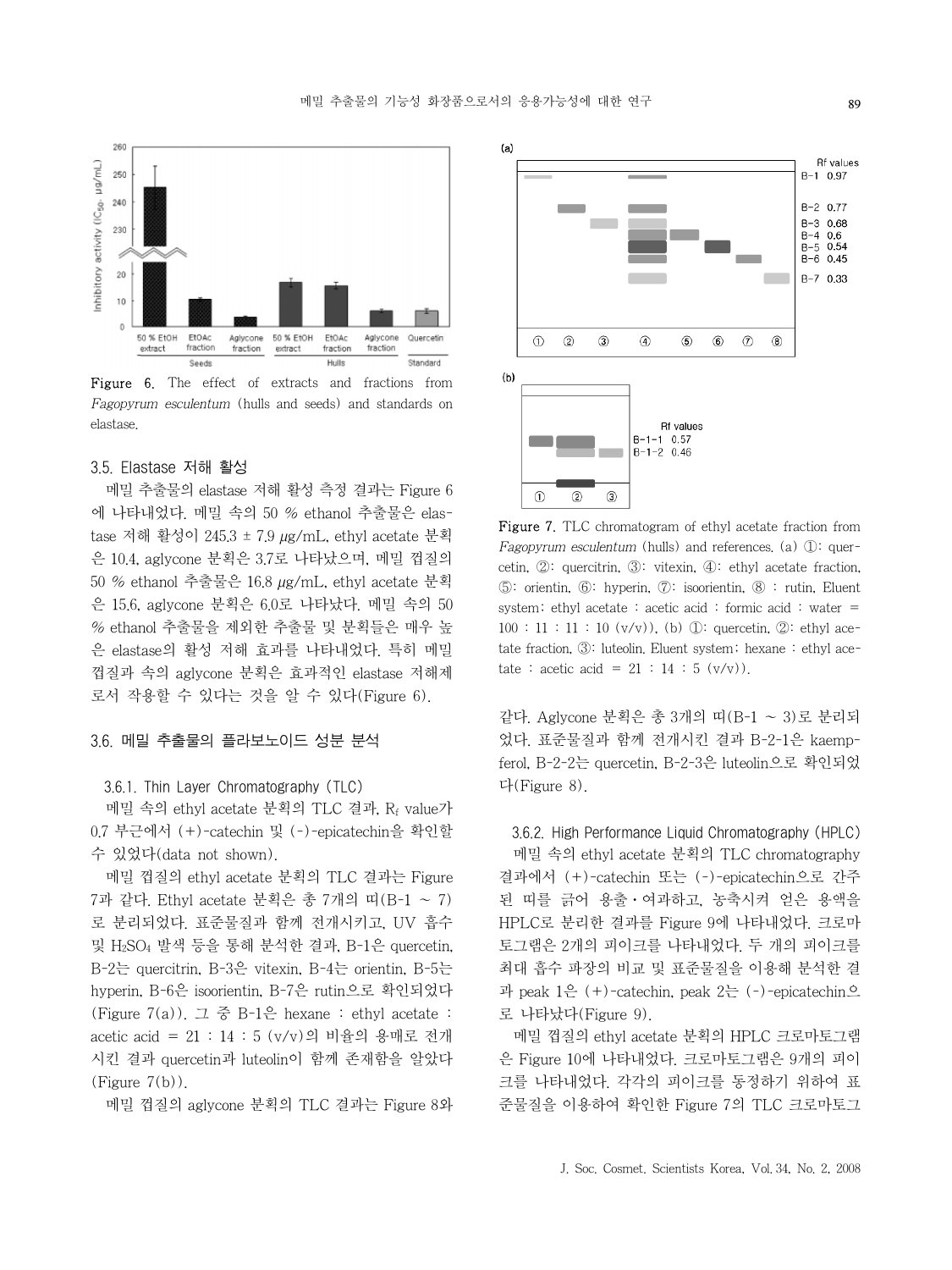

Figure 8. TLC chromatogram of aglycone fraction from Fagopyrum esculentum (hulls) and references. ①: kaempferol ②: aglycone fraction, ③: quercetin, ④: luteolin. Eluent system; hexane: ethyl acetate: acetic acid =  $21 : 14 : 5$  $(y/y)$ .



램을 기준으로 하여 분리된 띠를 각각 긁어서 추출ㆍ여 과하여 얻은 용액을 표준물질과 함께 UV-visible 흡수 스펙트럼을 비교하면서 HPLC로 분석하였다. Figure 10 의 peak 1은 isoorientin, peak 2는 orientin, peak 3는 vitexin, peak 4는 rutin, peak 5는 hyperin, peak 6은 isoquercitrin, peak 7은 quercitrin, peak 8은 nicotiflorin, peak 9은 quercetin임을 확인하였다. 메밀 성분에 대한 연구들은 거의 대부분 rutin이 가장 많이 함유된 것으로 보고하고 있지만[17,19] 우리가 연구한 메밀 껍질에는 peak 5의 hypdrin 조성비가 20.23 %인 rutin보다 약 2,4 배 높은 47.71 %로 나타났다. 이는 재배지역에 따라 성 분의 차이가 있는 것으로 생각된다[17].

 메밀 껍질의 aglycone 분획의 HPLC 크로마토그램은 Figure 11에 나타내었다. Figure 7과 비교한 결과 peak 1 은 luteolin, peak 2는 quercetin임을 확인하였으며, 조성 비는 전자의 경우 3.28 %, 후자는 96.72 %로 나타났다. Figure 7의 kaempferol로 나타난 B-1-1은 자외선 및 발



Figure 10. HPLC chromatogram of ethyl acetate fraction from Fagopyrum esculentum (hulls) (1: isoorientin, 2: orientin, 3: vitexin, 4: rutin, 5: hyperin, 6: isoquercitrin, 7: quercitrin, 8: nicotiflorin, 9: quercetin).



Figure 11. HPLC chromatogram of aglycone fraction from Fagopyrum esculentum (hulls) (1: luteolin, 2: quercetin).

색법을 이용하여 확인했을 때, TLC에서도 농도가 너무 옅어 HPLC에서 나타나지 않은 것으로 생각된다.

# 4. 결 론

 1) 메밀 속의 50 % ethanol extract의 수득률은 4.08 %, ethyl acetate 분획은 0.14 %, aglycone 분획은 0.063 % 이었다. 메밀 껍질의 50 % ethanol extract의 수득률 은 2.12 %, ethyl acetate 분획은 0.24 %, aglycone 분획 은 0.036 % 이었다.

 2) Free radical 소거활성(FSC50)은 메밀 속의 50 % ethanol 추출물이 92.2 µg/mL, ethyl acetate 분획 8.3,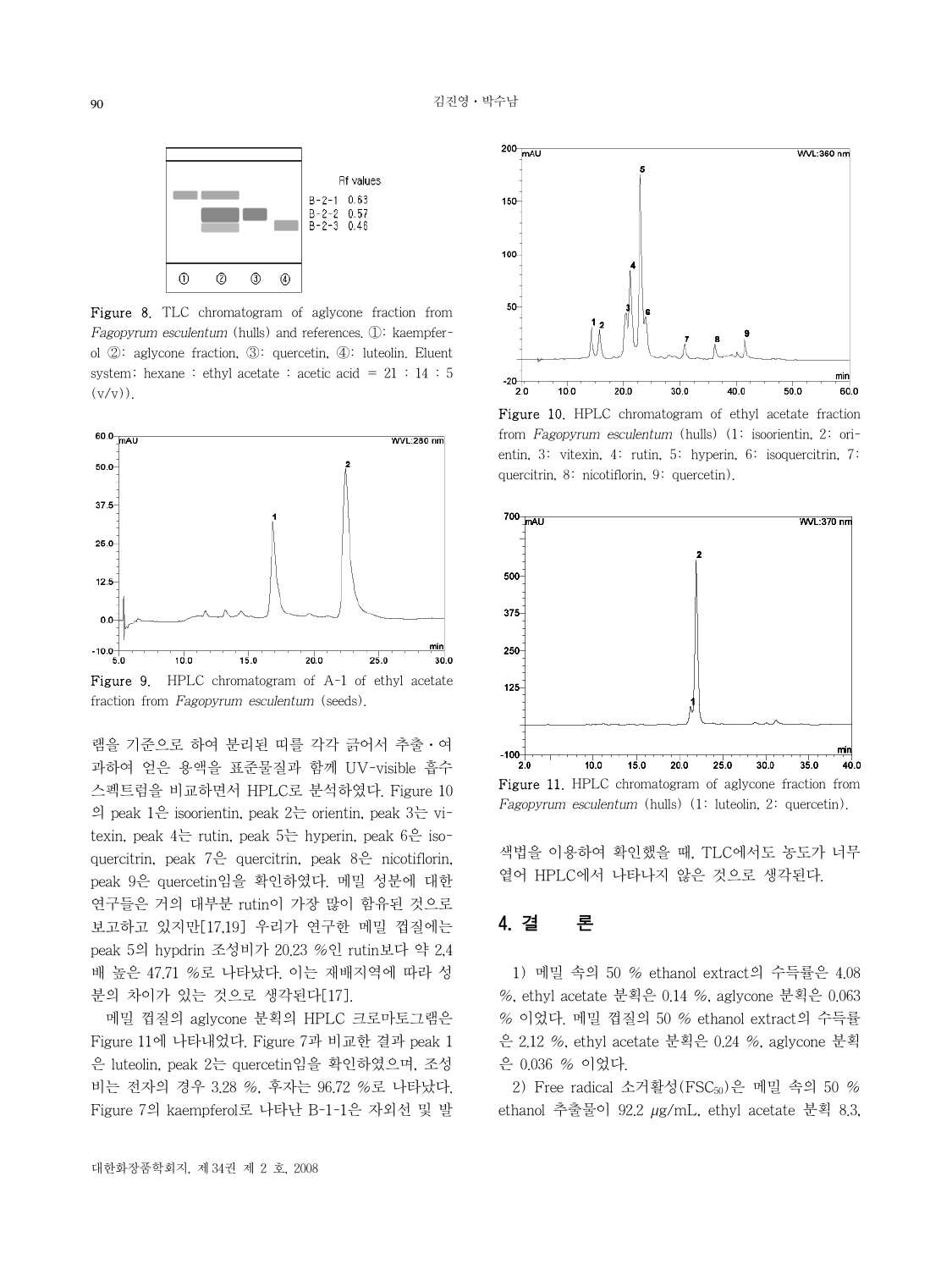aglycone 분획은 5.7로, 메밀 껍질의 50 % ethanol 추출 물은 15.3 µg/mL, Ethyl acetate 분획 6.1, aglycone 분획 3.5로 나타났다. Ethyl acetate 분획 및 aglycone 분획은 비교물질로 사용한 L-ascorbic acid 및 (+)-α-tocopherol 과 비교해 볼 때, 비슷한 소거활성을 가진 것으로 나타내 었다.

3) 활성산소 소거활성(OSC50)은 메밀 속의 50 % ethanol 추출물이 71.7 µg/mL, ethyl acetate 분획 2.7, aglycone 분획 4.7로, 메밀 껍질의 50 % ethanol 추출물은 0.7 µg/mL, ethyl acetate 분획 0.2, aglycone 분획 2.7로 나 타났다. 메밀 속의 50 % ethanol 추출물을 제외한 나머 지 추출물 및 분획은 비교물질로 사용한 L-ascorbic acid 및 (+)-α-tocopherol과 비교해 볼 때, 총항산화능이 큰 것으로 나타났다.

 4) 1 O2으로 유도된 세포막 파괴에 대한 보호 활성에서 메밀 추출물 및 분획은 50 % ethanol 추출물 (hulls) > ethyl acetate 분획(hulls) > aglycone 분획(hulls) > ethyl acetate 분획(seeds) ≒ aglycone 분획(seeds) > 50 % ethanol 추출물(seeds) 순으로 나타났다.

 5) Tyrosinase 저해활성(IC50)은, 메밀 속의 ethyl acetate 분획은 154.1 µg/mL, aglycone 분획 53.6으로, 메밀 껍질의 ethyl acetate 분획은 142.3 µg/mL, aglycone 분획 35.6로 나타났다. 메밀 껍질 및 속의 ethyl acetate 분획은 기준 물질인 arbutin과 유사한 활성을, aglycone 분획은 arbutin 보다 약 3배 더 큰 tyrosinase 저 해 활성을 나타내었다.

 6) Elastase 저해활성(IC50)은, 메밀 속의 ethyl acetate 분획은 10.4 µg/mL, aglycone 분획은 3.7로, 메밀 껍질의 50 % ethanol 추출물은 16.8 µg/mL, ethyl acetate 분획 15.6, aglycone 분획 6.0로 매우 큰 elastase 활성 저해 효 과를 나타내었다.

 7) 메밀 속의 ethyl acetate 분획에는 (+)-catechin, (-)-epicatechin이, 껍질의 ethyl acetate 분획은 isoorientin, orientin, vitexin, rutin, hyperin, isoquercitrin, quercitrin, nicotiflorin, quercetin, 및 luteolin이 함유되어 있었고, 이들 중 hyperin의 함량이 가장 많은 것으로 나 타났다.

 이상의 결과들로부터 메밀의 ethyl acetate 분획 및 aglycone 분획들은 총항산화능과 세포보호활성이 매우 큰 것으로 나타났으며, tyrosinase와 elastase 저해 활성 도 큼을 확인하였다. 따라서 이들 추출물은 항산화 작용 등 기능성 소재로서 화장품에 응용 가능성이 있는만큼 보다 광범위한 연구가 필요한 것으로 사료된다.

## 감사의 글

 본 논문은 (재)서울테크노파크의 연구개발사업의 일 환으로 서울테크노파크 지원을 받아 수행된 연구결과의 일부이며, 지원에 감사드립니다.

### 참 고 문 헌

- 1. J. C. Fantone and P. A. Ward, Role of oxygen-derived free radicals and metabolites in leukocyte dependent inflammatory reaction, Ann. J. Path., 107, 397 (1982).
- 2. K. J. A. Davies, Protein damage and degradation by oxygen radical, J. Biol. Chem., 262, 9895 (1987).
- 3. C. S. Foote, Photosensitized oxidation and singlet oxygen; consequences in biological systems, ed. W. A. Pryor, 2, 85, Acdemic press, New York (1976).
- 4. S. N. Park, Ph. D. Dissertation, Seoul National Univ., Seoul, Korea (1989).
- 5. S. N. Park, Skin aging and antioxidant, J. Soc. Cos. Sci. Kor., **23**, 75 (1997).
- 6. S. N. Park, Protective effect of isoflavone, genistein from soybean on singlet oxygen induced photohemolysis of human erythrocytes, Korean J. Food Sci. Technol., **35**(3), 510 (2003).
- 7. S. N. Park, Antioxidative properties of baicalein, component from Scutellaria baicalensis Georgi and its application to cosmetics (I), J. Korean Ind. Eng. Chem., 14(5), 657 (2003).
- 8. K. Scharffetter-Kochanek, Photoaging of the connective tissue of skin: its prevention and therapy, antioxidants in disease mechanism and therapy, ed. H. Sies, 38, 639 (1997).
- 9. R. M. Tyrrell and M. Pidoux, Singlet oxygen involvement in the inactivation of cultured human fibroblast by UVA and near visible radiations, Photochem. Photobiol., 49, 407 (1989).
- 10. G. F. Vile and R. M. Tyrrell, UVA radiation-induced oxidative damage to lipid and protein in vitro and in human skin fibroblasts is dependent on iron and singlet oxygen, Free Radical Biology & Medicine, 18, 721 (1995).
- 11. K. Scharffetter-Kochanek, M. Wlaschek, K. Briviba,